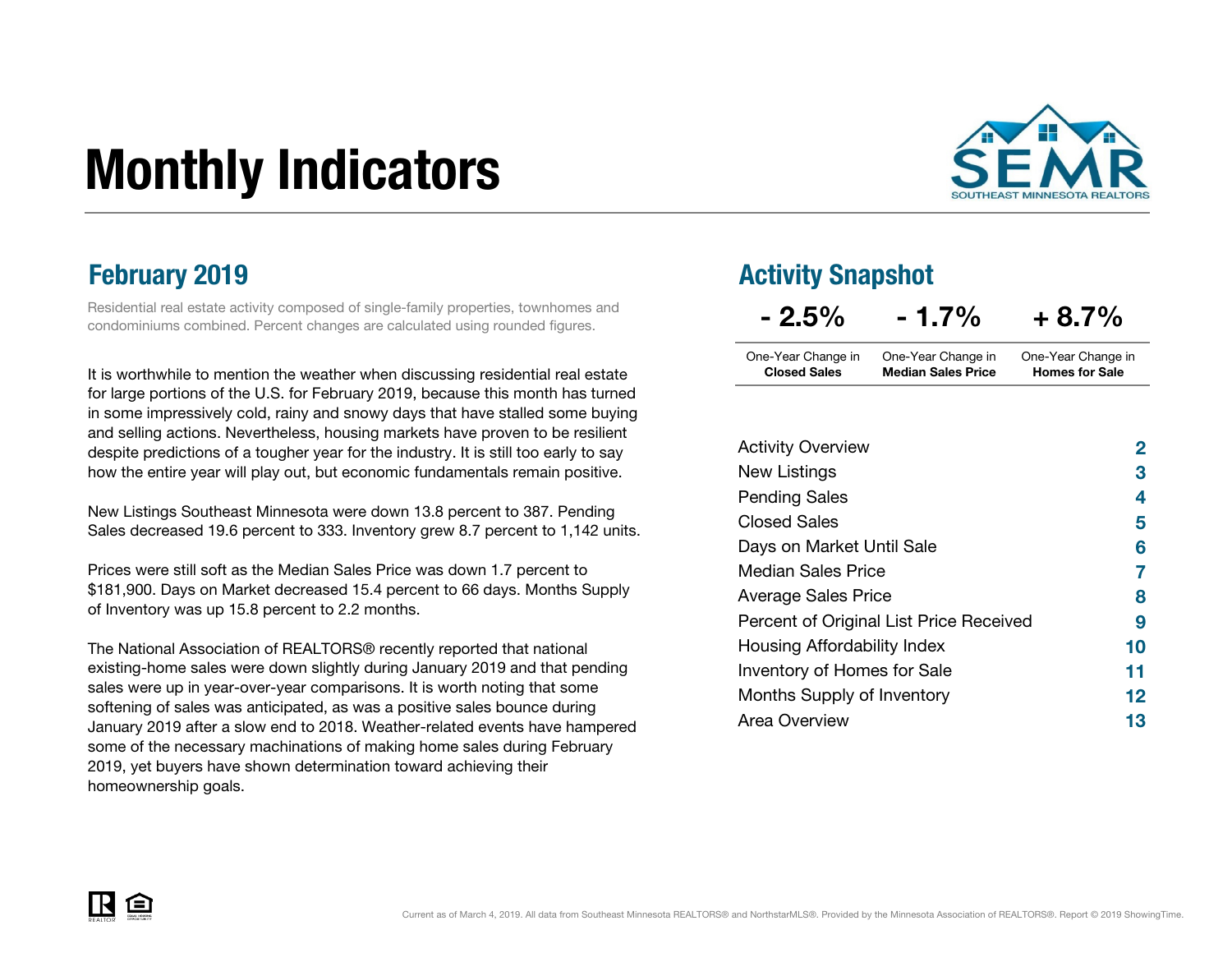### Activity Overview

Key metrics by report month and for year-to-date (YTD) starting from the first of the year.



| <b>Key Metrics</b>           | <b>Historical Sparkbars</b>                      | 2-2018    | 2-2019    | <b>Percent Change</b> |           | <b>YTD 2018 YTD 2019</b> | Percent Change |
|------------------------------|--------------------------------------------------|-----------|-----------|-----------------------|-----------|--------------------------|----------------|
| <b>New Listings</b>          | 2-2016<br>$2 - 2017$<br>$2 - 2018$<br>2-2019     | 449       | 387       | $-13.8%$              | 797       | 762                      | $-4.4%$        |
| <b>Pending Sales</b>         | 2-2016<br>$2 - 2017$<br>$2-2018$<br>2-2019       | 414       | 333       | $-19.6%$              | 754       | 661                      | $-12.3%$       |
| <b>Closed Sales</b>          | $2 - 2016$<br>2-2017<br>$2-2018$<br>2-2019       | 278       | 271       | $-2.5%$               | 575       | 559                      | $-2.8%$        |
| <b>Days on Market</b>        | $2 - 2016$<br>2-2017<br>$2 - 2018$<br>2-2019     | 78        | 66        | $-15.4%$              | 68        | 69                       | $+1.5%$        |
| <b>Median Sales Price</b>    | 2-2016<br>2-2017<br>2-2018<br>2-2019             | \$185,000 | \$181,900 | $-1.7%$               | \$175,650 | \$183,000                | $+4.2%$        |
| <b>Avg. Sales Price</b>      | 2-2016<br>$2 - 2017$<br>$2-2018$<br>2-2019       | \$204,899 | \$193,298 | $-5.7%$               | \$201,924 | \$205,931                | $+2.0%$        |
| Pct. of Orig. Price Received | 2-2016<br>2-2017<br>$2 - 2018$<br>2-2019         | 94.8%     | 95.1%     | $+0.3%$               | 94.9%     | 95.0%                    | $+0.1%$        |
| <b>Affordability Index</b>   | $2 - 2016$<br>$2 - 2017$<br>$2 - 2018$<br>2-2019 | 204       | 209       | $+2.5%$               | 215       | 207                      | $-3.7%$        |
| <b>Homes for Sale</b>        | 2-2016<br>2-2018<br>$2 - 2017$<br>2-2019         | 1,051     | 1,142     | $+8.7%$               |           |                          |                |
| <b>Months Supply</b>         | 2-2016<br>$2 - 2018$<br>2-2017<br>2-2019         | 1.9       | 2.2       | $+15.8%$              |           |                          |                |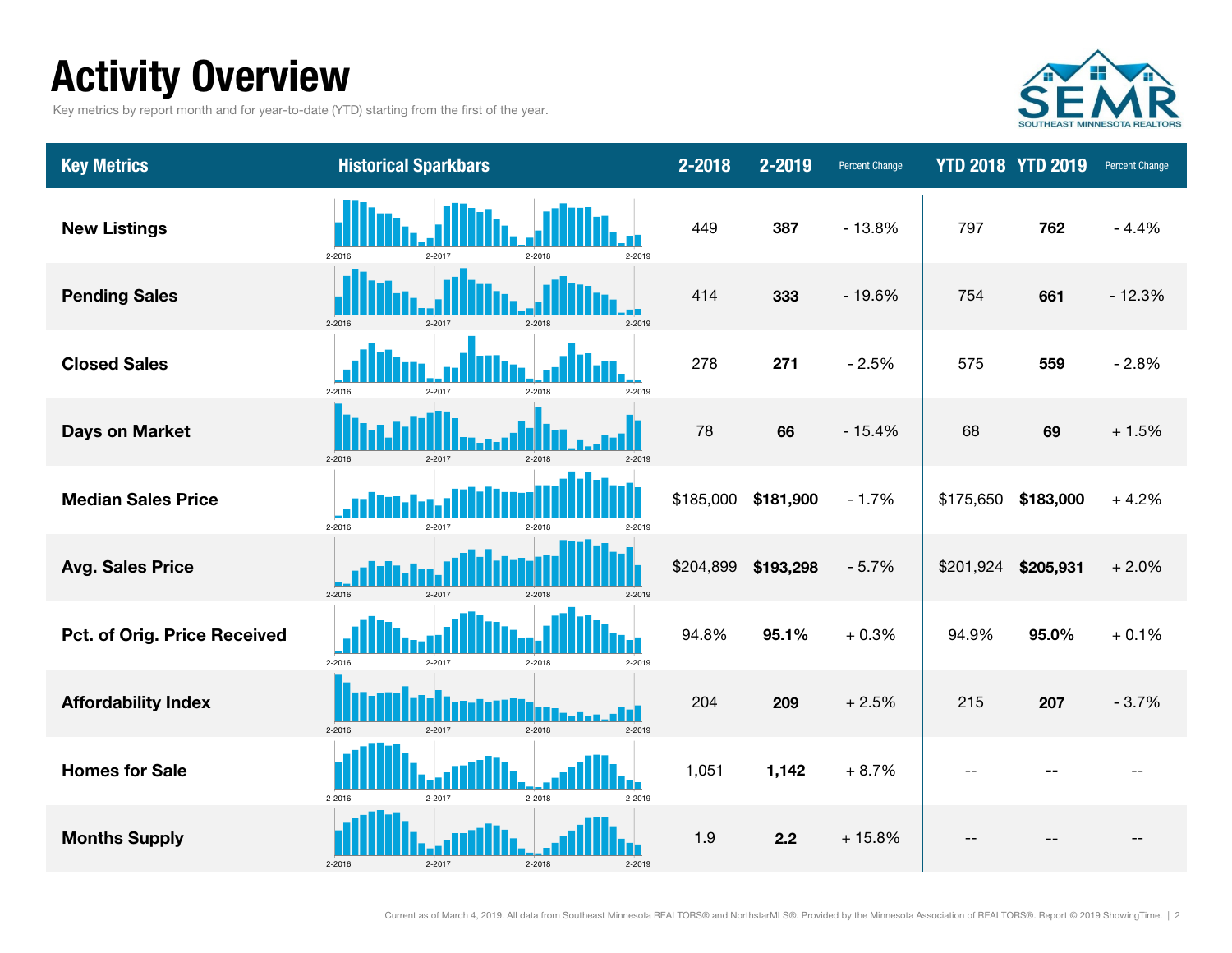### New Listings

A count of the properties that have been newly listed on the market in a given month.





| <b>New Listings</b> |     | Prior Year | <b>Percent Change</b> |
|---------------------|-----|------------|-----------------------|
| March 2018          | 725 | 800        | $-9.4%$               |
| April 2018          | 773 | 850        | $-9.1%$               |
| May 2018            | 844 | 839        | $+0.6\%$              |
| June 2018           | 780 | 774        | $+0.8%$               |
| <b>July 2018</b>    | 777 | 716        | $+8.5\%$              |
| August 2018         | 789 | 749        | $+5.3%$               |
| September 2018      | 649 | 620        | $+4.7%$               |
| October 2018        | 665 | 522        | $+27.4%$              |
| November 2018       | 422 | 369        | $+14.4%$              |
| December 2018       | 267 | 242        | +10.3%                |
| January 2019        | 375 | 348        | $+7.8\%$              |
| February 2019       | 387 | 449        | $-13.8%$              |
| 12-Month Avg        | 621 | 607        | $+2.3%$               |

#### Historical New Listings by Month

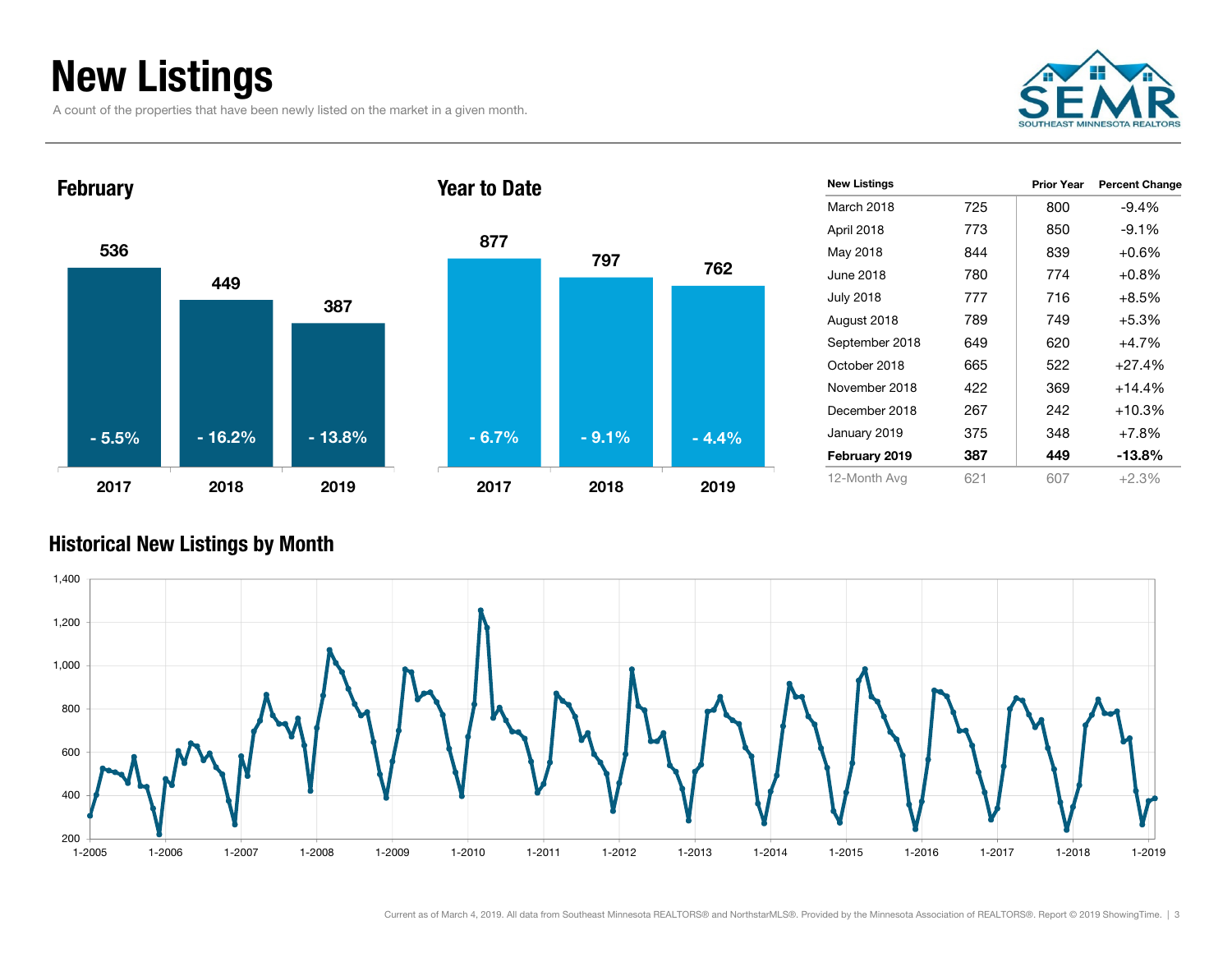### Pending Sales

A count of the properties on which offers have been accepted in a given month.





| <b>Pending Sales</b> |     | Prior Year | <b>Percent Change</b> |
|----------------------|-----|------------|-----------------------|
| March 2018           | 596 | 648        | $-8.0\%$              |
| April 2018           | 650 | 683        | $-4.8\%$              |
| May 2018             | 689 | 777        | $-11.3%$              |
| June 2018            | 610 | 649        | $-6.0\%$              |
| July 2018            | 598 | 605        | $-1.2\%$              |
| August 2018          | 582 | 605        | $-3.8%$               |
| September 2018       | 509 | 528        | $-3.6%$               |
| October 2018         | 489 | 496        | $-1.4%$               |
| November 2018        | 436 | 420        | $+3.8\%$              |
| December 2018        | 293 | 311        | $-5.8%$               |
| January 2019         | 328 | 340        | $-3.5\%$              |
| February 2019        | 333 | 414        | -19.6%                |
| 12-Month Avg         | 509 | 540        | $-5.7\%$              |

#### Historical Pending Sales by Month

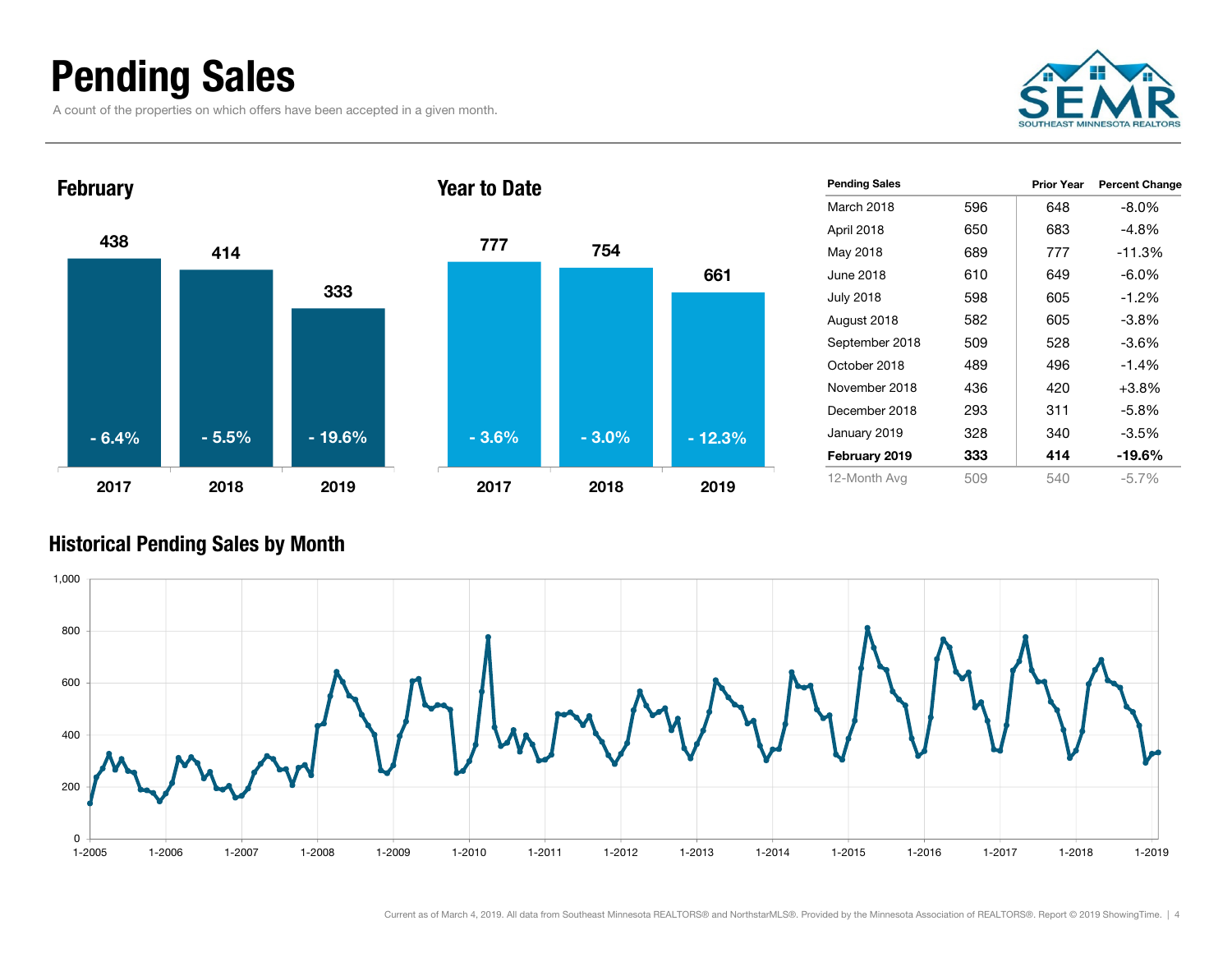### Closed Sales

A count of the actual sales that closed in a given month.





| <b>Closed Sales</b> |     | Prior Year | <b>Percent Change</b> |
|---------------------|-----|------------|-----------------------|
| March 2018          | 428 | 471        | $-9.1%$               |
| April 2018          | 467 | 457        | $+2.2%$               |
| May 2018            | 629 | 674        | -6.7%                 |
| June 2018           | 814 | 923        | $-11.8%$              |
| July 2018           | 650 | 631        | $+3.0%$               |
| August 2018         | 667 | 637        | $+4.7%$               |
| September 2018      | 495 | 642        | $-22.9\%$             |
| October 2018        | 555 | 559        | $-0.7%$               |
| November 2018       | 557 | 506        | $+10.1%$              |
| December 2018       | 368 | 456        | $-19.3%$              |
| January 2019        | 288 | 297        | $-3.0\%$              |
| February 2019       | 271 | 278        | $-2.5%$               |
| 12-Month Avg        | 516 | 544        | $-5.1%$               |

#### Historical Closed Sales by Month



559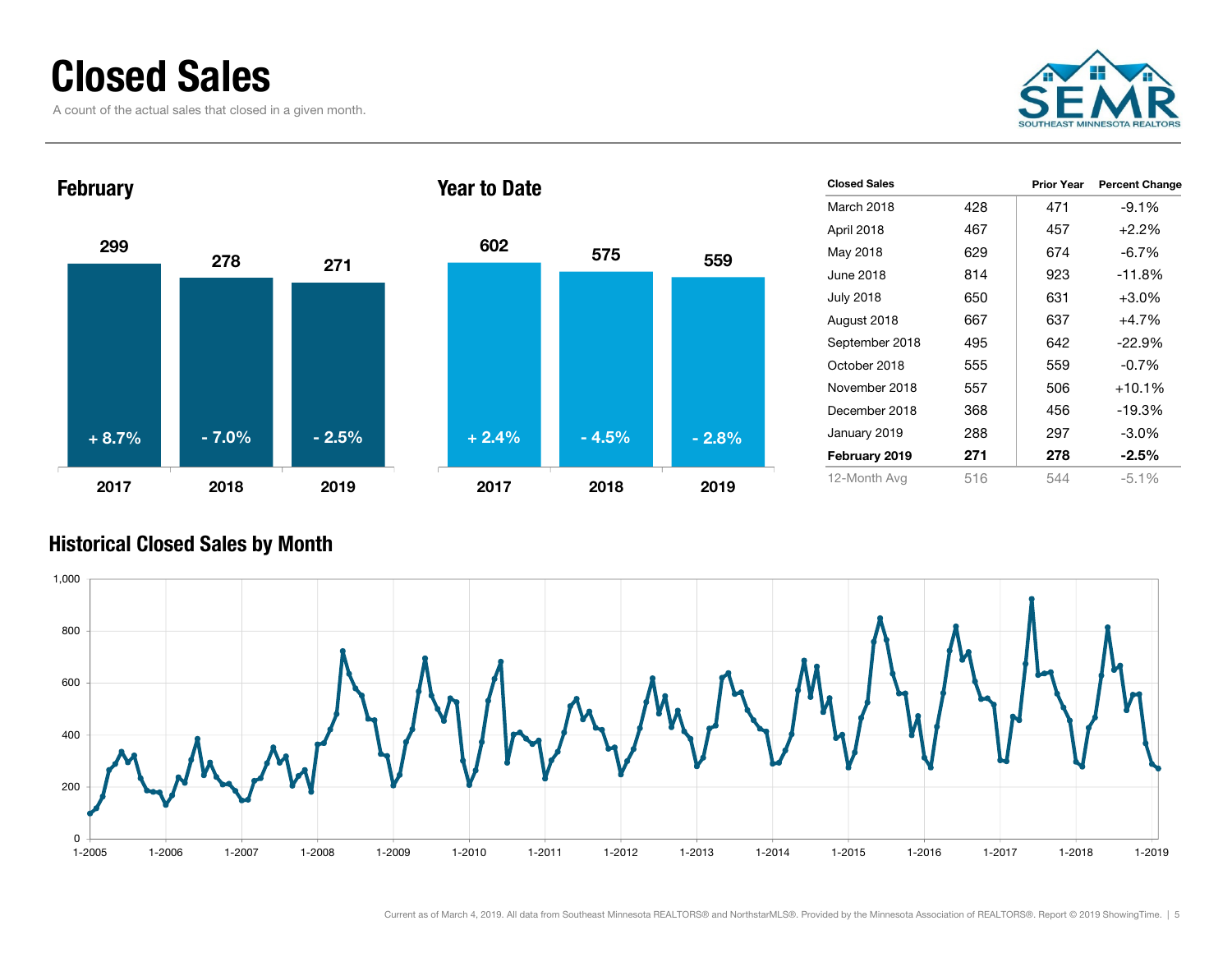### Days on Market Until Sale

Average number of days between when a property is listed and when an offer is accepted in a given month.





| Days on Market   |    | <b>Prior Year</b> | <b>Percent Change</b> |
|------------------|----|-------------------|-----------------------|
| March 2018       | 63 | 74                | $-14.9%$              |
| April 2018       | 57 | 68                | $-16.2%$              |
| May 2018         | 58 | 51                | +13.7%                |
| June 2018        | 41 | 51                | $-19.6%$              |
| <b>July 2018</b> | 49 | 46                | $+6.5%$               |
| August 2018      | 43 | 50                | $-14.0%$              |
| September 2018   | 45 | 47                | $-4.3%$               |
| October 2018     | 53 | 51                | $+3.9%$               |
| November 2018    | 51 | 55                | $-7.3\%$              |
| December 2018    | 54 | 65                | $-16.9%$              |
| January 2019     | 71 | 59                | $+20.3%$              |
| February 2019    | 66 | 78                | $-15.4%$              |
| 12-Month Avg     | 54 | 58                | $-6.9\%$              |

#### Historical Days on Market Until Sale by Month

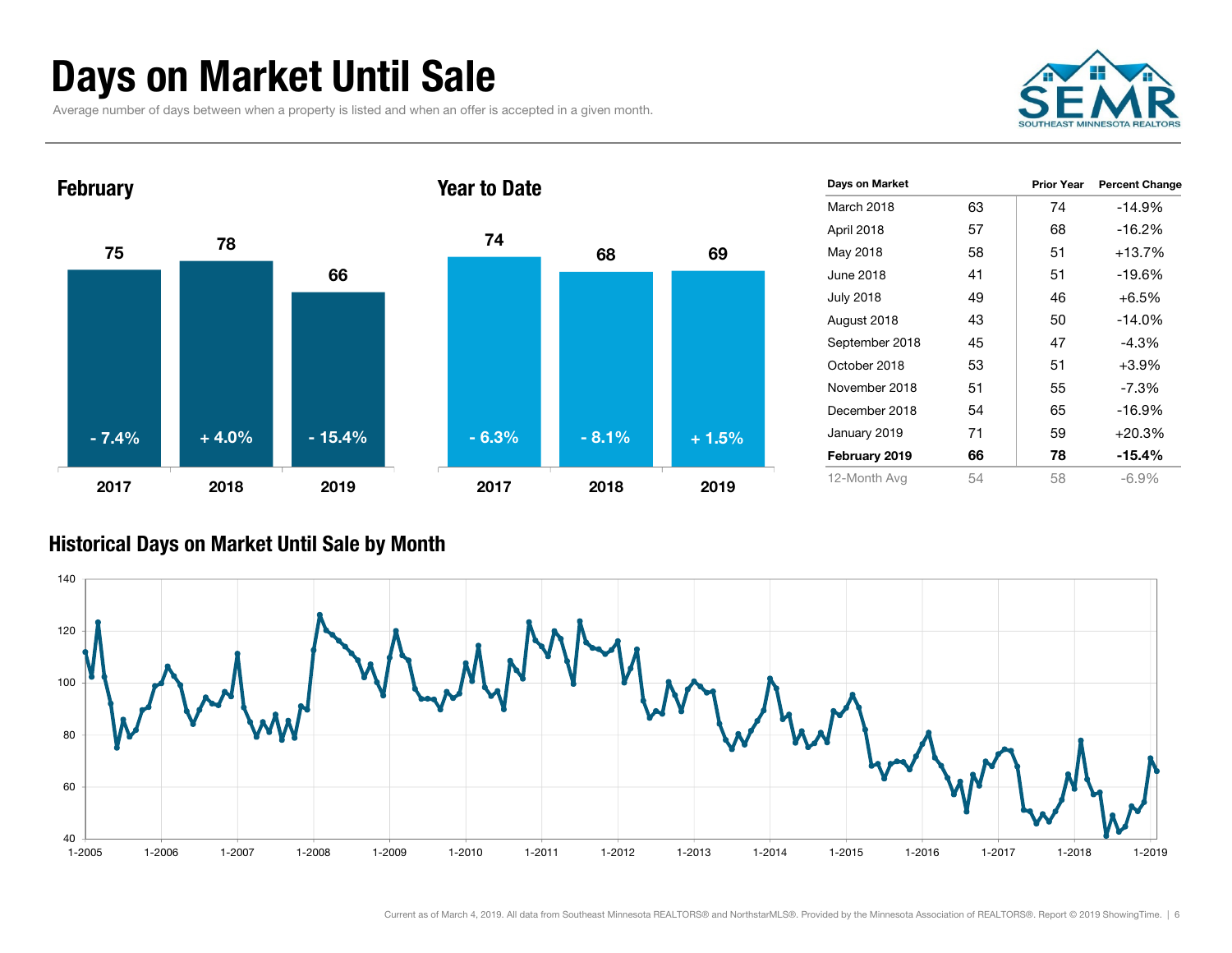### Median Sales Price

Point at which half of the sales sold for more and half sold for less, not accounting for seller concessions, in a given month.





| <b>Median Sales Price</b> |           | <b>Prior Year</b> | <b>Percent Change</b> |
|---------------------------|-----------|-------------------|-----------------------|
| March 2018                | \$185,000 | \$165,950         | $+11.5%$              |
| April 2018                | \$183,900 | \$179,900         | $+2.2%$               |
| May 2018                  | \$195,000 | \$179,000         | $+8.9\%$              |
| June 2018                 | \$205,500 | \$182,800         | +12.4%                |
| July 2018                 | \$195,000 | \$175,495         | $+11.1%$              |
| August 2018               | \$204,850 | \$183,000         | +11.9%                |
| September 2018            | \$192,850 | \$180,000         | $+7.1%$               |
| October 2018              | \$195,900 | \$175,000         | $+11.9%$              |
| November 2018             | \$184,900 | \$175,000         | $+5.7%$               |
| December 2018             | \$184,000 | \$174,000         | $+5.7%$               |
| January 2019              | \$188,900 | \$174,900         | $+8.0%$               |
| February 2019             | \$181,900 | \$185,000         | -1.7%                 |
| 12-Month Avg              | \$191,475 | \$177.504         | $+7.9%$               |

#### Historical Median Sales Price by Month

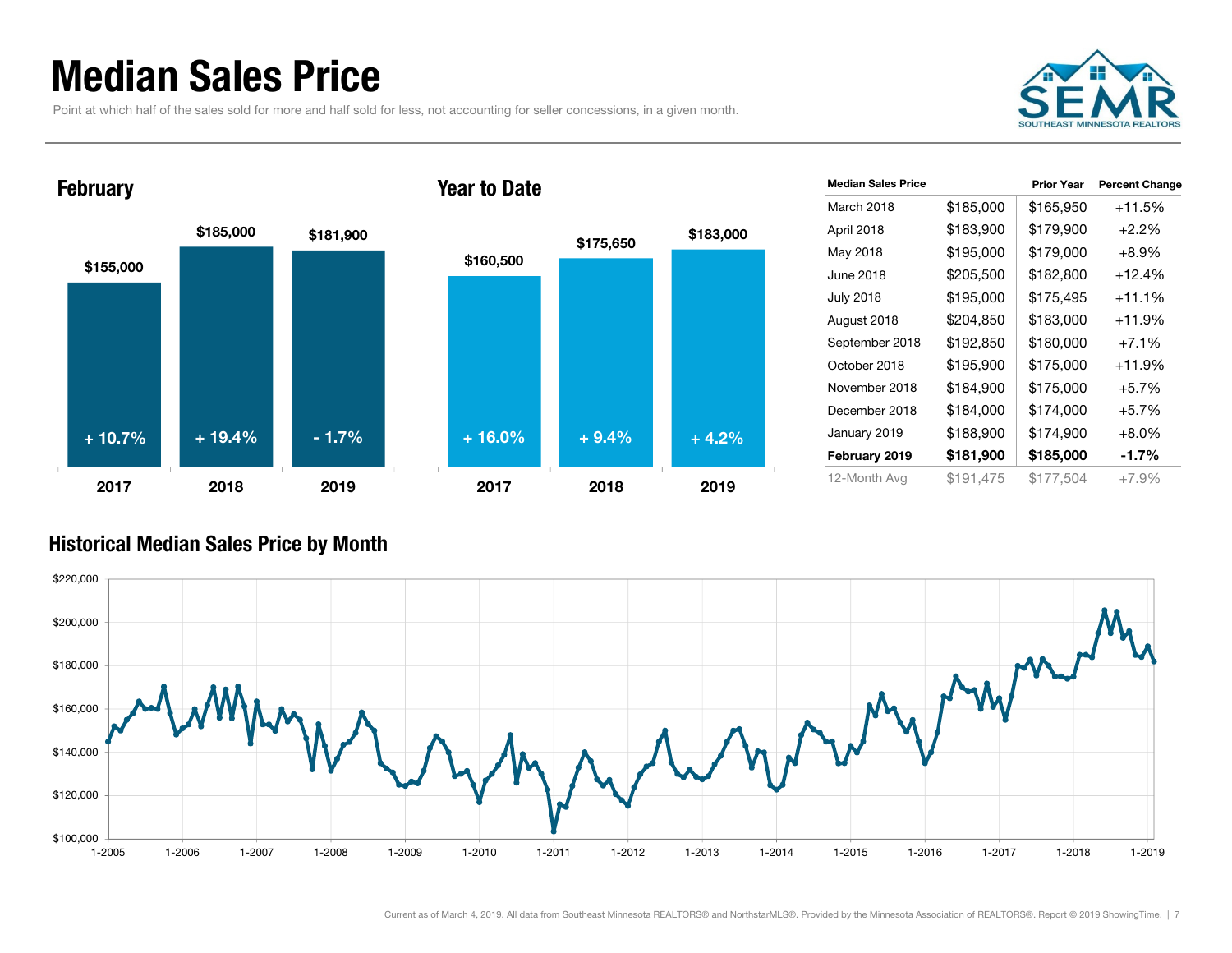### Average Sales Price

Average sales price for all closed sales, not accounting for seller concessions, in a given month.



**February** 





| Avg. Sales Price |           | <b>Prior Year</b> | <b>Percent Change</b> |
|------------------|-----------|-------------------|-----------------------|
| March 2018       | \$207,570 | \$198,244         | $+4.7%$               |
| April 2018       | \$205,729 | \$203,456         | $+1.1\%$              |
| May 2018         | \$227,460 | \$209,787         | $+8.4\%$              |
| June 2018        | \$226,004 | \$214,938         | $+5.1%$               |
| <b>July 2018</b> | \$225,075 | \$204,298         | $+10.2%$              |
| August 2018      | \$228,695 | \$215,061         | $+6.3%$               |
| September 2018   | \$220,104 | \$199,706         | $+10.2%$              |
| October 2018     | \$223,241 | \$205,813         | $+8.5%$               |
| November 2018    | \$211,551 | \$200,462         | $+5.5%$               |
| December 2018    | \$209,034 | \$203,208         | $+2.9%$               |
| January 2019     | \$217,729 | \$199,150         | $+9.3%$               |
| February 2019    | \$193,298 | \$204,899         | $-5.7\%$              |
| 12-Month Avg     | \$216,291 | \$204,919         | $+5.5%$               |

#### Historical Average Sales Price by Month

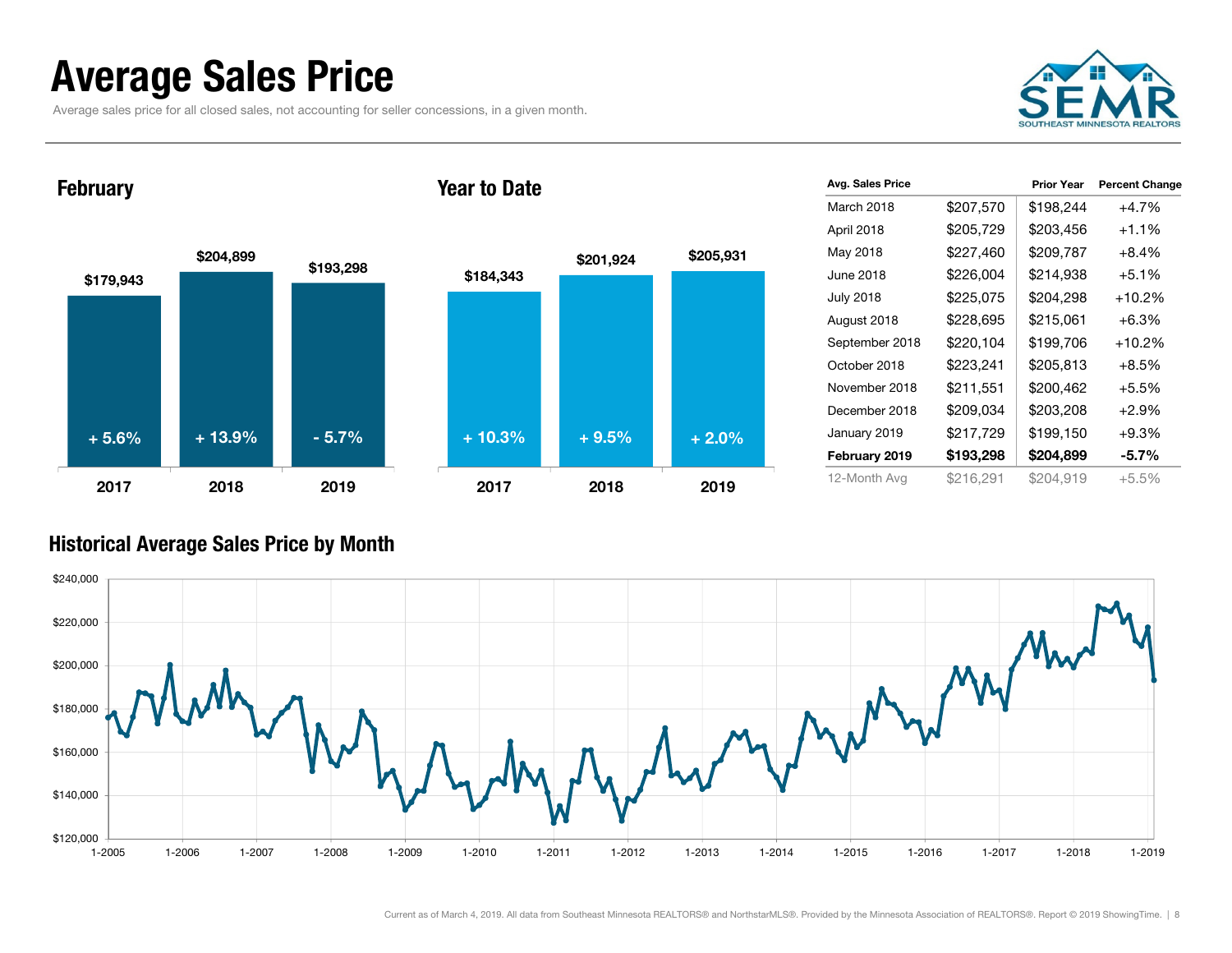### Percent of Original List Price Received

Percentage found when dividing a property's sales price by its original list price, then taking the average for all properties sold in a given month, not accounting for seller concessions.



95.4% 94.8% 95.1% 2017 2018 2019**February** 95.4% 94.9% 95.0%2017 2018 2019Year to Date+ 2.0% $\%$  - 0.6% + 0.3% + 2.0% - 0.5% + 0.1%

| Pct. of Orig. Price Received |       | <b>Prior Year</b> | <b>Percent Change</b> |
|------------------------------|-------|-------------------|-----------------------|
| March 2018                   | 96.5% | 96.3%             | $+0.2%$               |
| April 2018                   | 97.6% | 97.2%             | $+0.4%$               |
| May 2018                     | 97.9% | 97.9%             | $0.0\%$               |
| June 2018                    | 98.6% | 98.1%             | $+0.5%$               |
| <b>July 2018</b>             | 97.5% | 97.7%             | $-0.2\%$              |
| August 2018                  | 97.7% | 97.0%             | $+0.7%$               |
| September 2018               | 97.1% | 96.9%             | $+0.2\%$              |
| October 2018                 | 96.7% | 96.4%             | $+0.3%$               |
| November 2018                | 95.7% | 96.0%             | $-0.3\%$              |
| December 2018                | 95.4% | 95.0%             | $+0.4%$               |
| January 2019                 | 94.8% | 95.1%             | $-0.3%$               |
| February 2019                | 95.1% | 94.8%             | $+0.3%$               |
| 12-Month Avg                 | 96.7% | 96.5%             | $+0.2%$               |

#### Historical Percent of Original List Price Received by Month

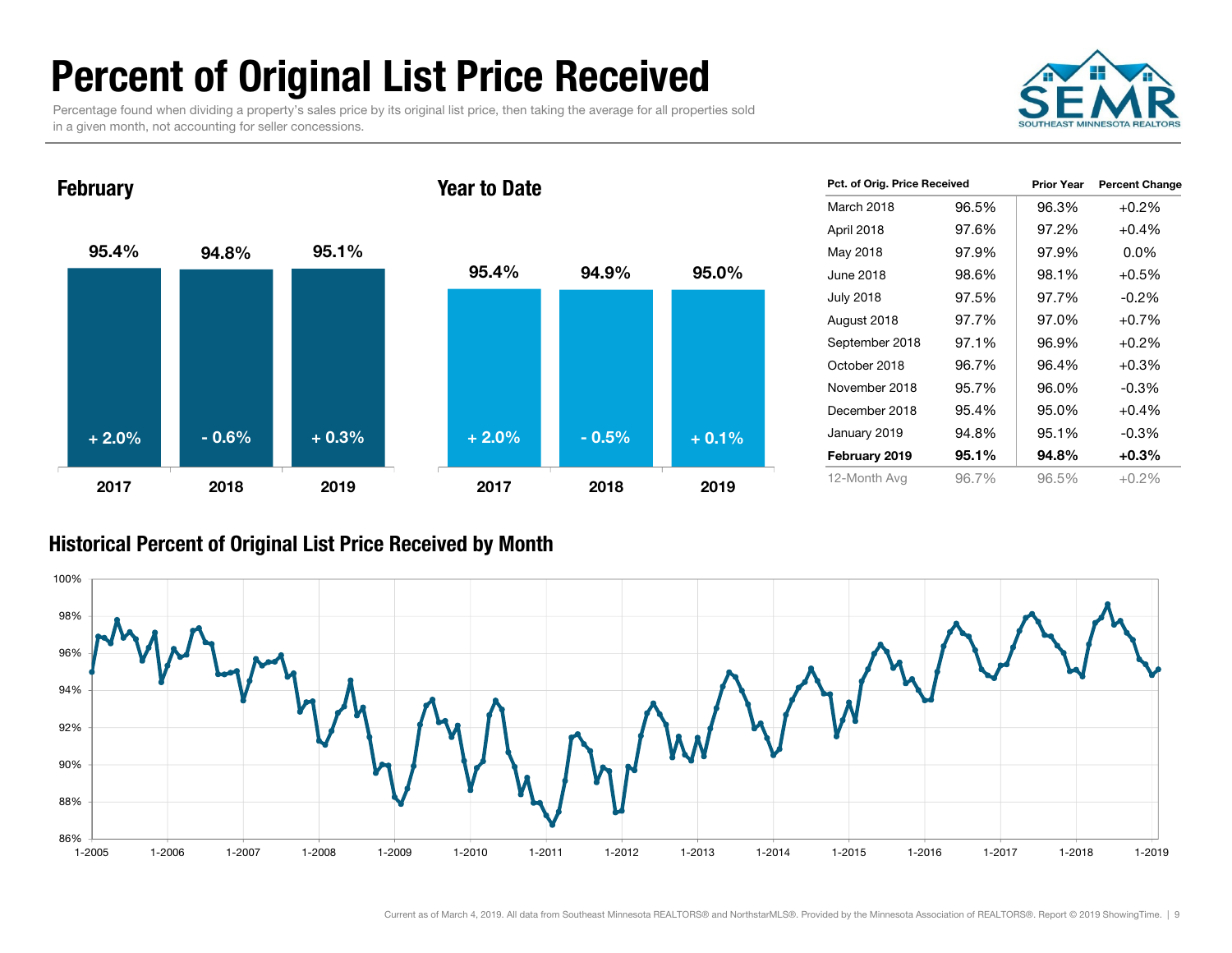## Housing Affordability Index

This index measures housing affordability for the region. For example, an index of 120 means the median household income is 120% of what is necessary to qualify for the median-priced home under prevailing interest rates. A higher number means greater affordability.



248204 209 2017 2018 2019**February** 240215 2072017 2018 2019Year to Date- 13.9%- 17.7% + 2.5% - 10.4% - 17.5% - 3.7%

| <b>Affordability Index</b> |     | <b>Prior Year</b> | <b>Percent Change</b> |
|----------------------------|-----|-------------------|-----------------------|
| March 2018                 | 204 | 232               | $-12.1%$              |
| April 2018                 | 201 | 217               | -7.4%                 |
| May 2018                   | 190 | 220               | $-13.6%$              |
| June 2018                  | 181 | 216               | $-16.2%$              |
| <b>July 2018</b>           | 191 | 225               | $-15.1%$              |
| August 2018                | 182 | 218               | $-16.5%$              |
| September 2018             | 186 | 221               | $-15.8%$              |
| October 2018               | 173 | 224               | $-22.8%$              |
| November 2018              | 187 | 226               | $-17.3%$              |
| December 2018              | 203 | 225               | -9.8%                 |
| January 2019               | 198 | 217               | -8.8%                 |
| February 2019              | 209 | 204               | $+2.5\%$              |
| 12-Month Avg               | 192 | 220               | $-12.7%$              |

#### Historical Housing Affordability Index by Mont h

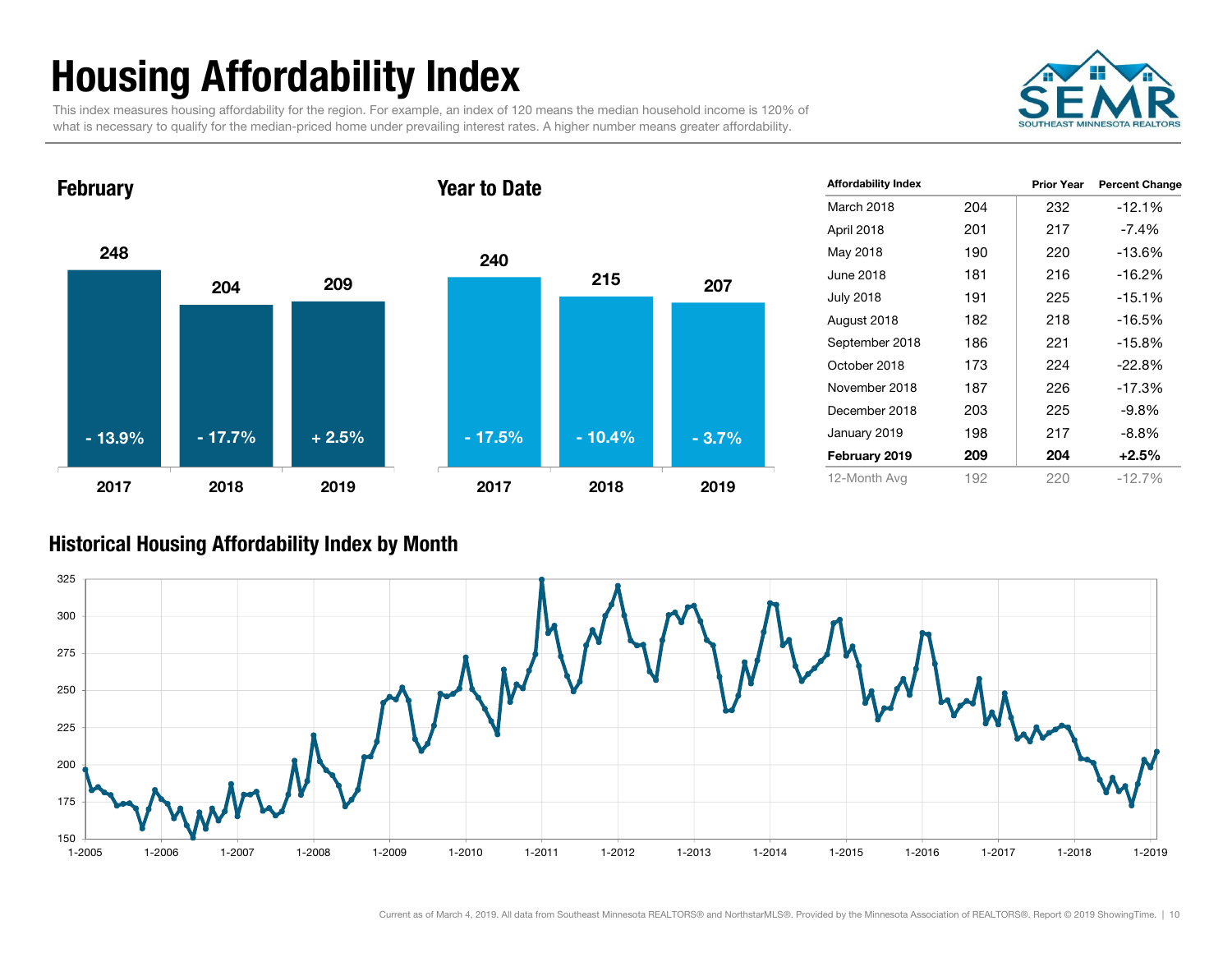### Inventory of Homes for Sale

The number of properties available for sale in active status at the end of a given month.



| <b>February</b> |          |         | <b>Homes for Sale</b> |       | <b>Prior Year</b> | <b>Percent Change</b> |
|-----------------|----------|---------|-----------------------|-------|-------------------|-----------------------|
|                 |          |         | March 2018            | 1,141 | 1,318             | $-13.4%$              |
| 1,228           |          |         | April 2018            | 1,223 | 1,439             | $-15.0%$              |
|                 |          | 1,142   | May 2018              | 1,318 | 1,448             | $-9.0\%$              |
|                 | 1,051    |         | June 2018             | 1,415 | 1,503             | $-5.9%$               |
|                 |          |         | <b>July 2018</b>      | 1,517 | 1,548             | $-2.0%$               |
|                 |          |         | August 2018           | 1,628 | 1,618             | $+0.6%$               |
|                 |          |         | September 2018        | 1,643 | 1,588             | $+3.5%$               |
|                 |          |         | October 2018          | 1,631 | 1,503             | $+8.5%$               |
|                 |          |         | November 2018         | 1,468 | 1,335             | $+10.0\%$             |
|                 |          |         | December 2018         | 1,261 | 1,143             | $+10.3%$              |
| $-18.5%$        | $-14.4%$ | $+8.7%$ | January 2019          | 1,188 | 1,066             | $+11.4%$              |
|                 |          |         | February 2019         | 1,142 | 1,051             | $+8.7%$               |
| 2017            | 2018     | 2019    | 12-Month Avg          | 1,381 | 1,380             | $+0.1%$               |

#### Historical Inventory of Homes for Sale by Month

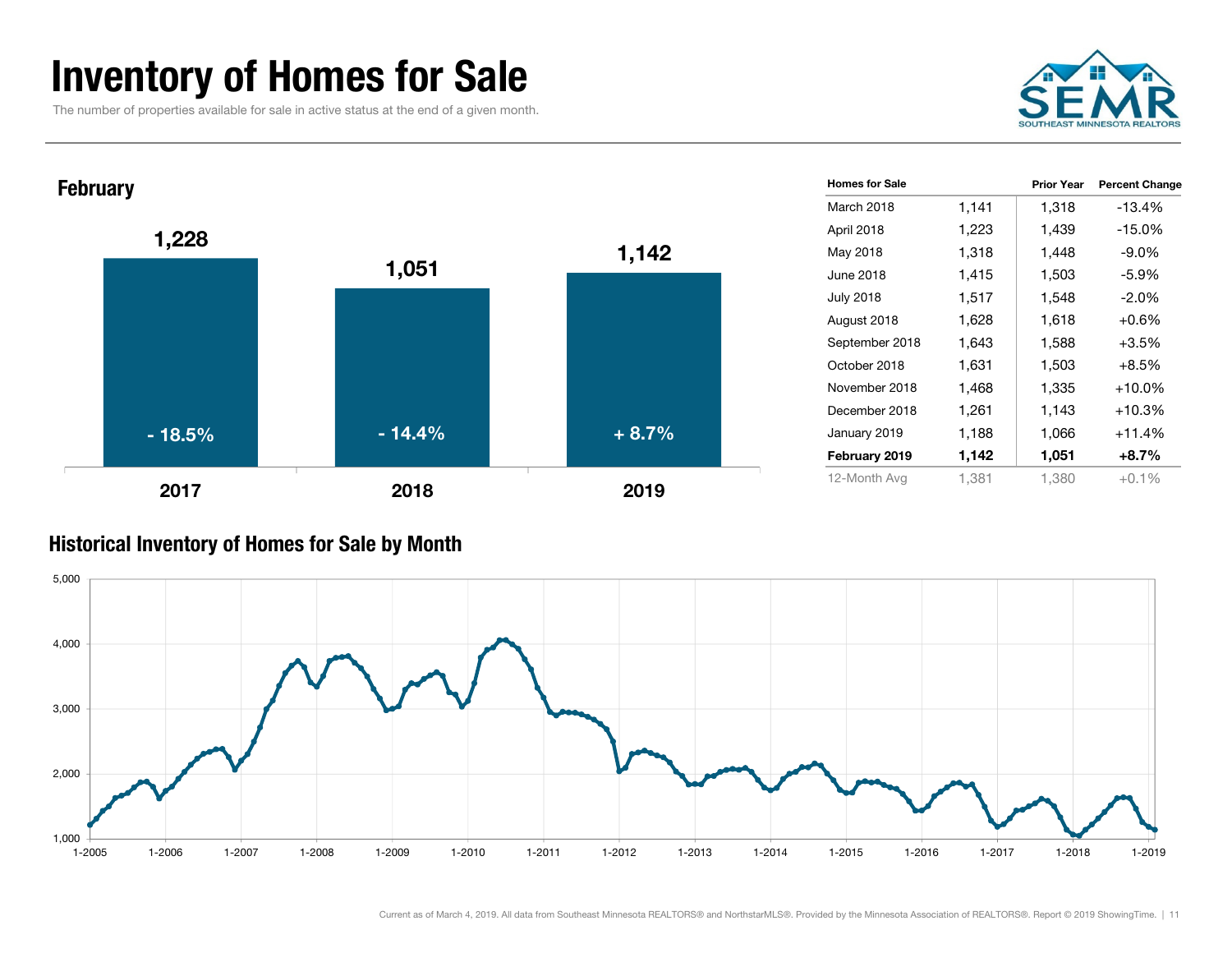### Months Supply of Inventory

The inventory of homes for sale at the end of a given month, divided by the average monthly pending sales from the last 12 months.





#### Historical Months Supply of Inventory by Month